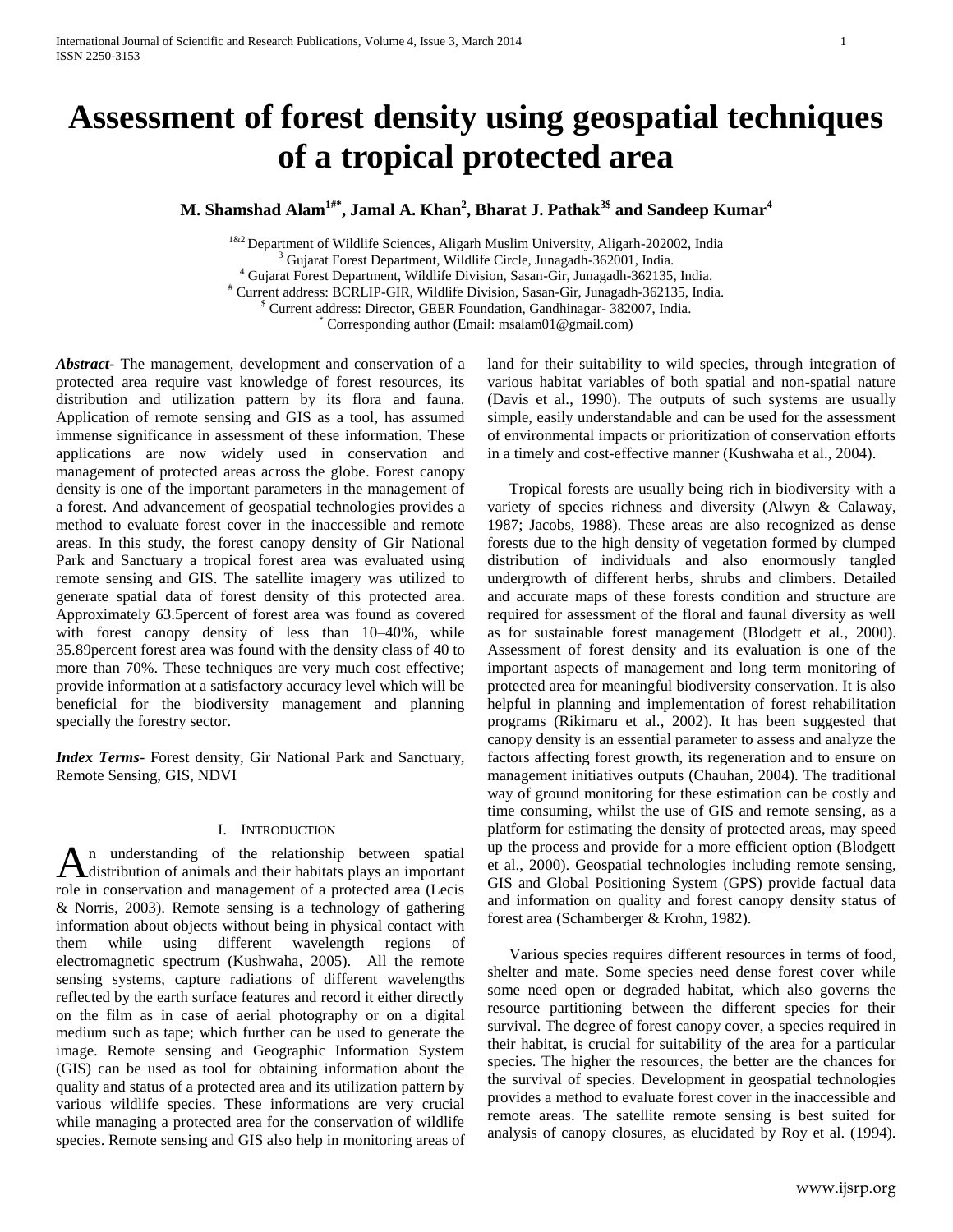The concept of habitat analysis started with the development of habitat evaluation procedure by the U.S. Fish and Wildlife Service. Evaluation of wildlife habitats based on ecological principles is well-established in USA in connection with environmental impact assessments, where the aim was to ensure that appropriate consideration is given to the development planning process (U.S. Fish and Wildlife Service, 1981). At the same time, there has been considerable pressure for the use of standardized procedures for habitat evaluation, both for economical as well as ecological reasons, among various organizations and professionals. Many authors have used remotely sensed data along with other ecological parameters to assess the habitat in many areas (Bright, 1984; Kelly, 1987; Lyon, 1983; Parihar et al., 1986; Roy et al., 1995; Alam, 2011).

# II. STUDY AREA

This study was carried out in the Gir National Park and Sanctuary (GNPS), located in Gujarat province of India (Fig. 1). GNPS is well-known for only wild population of Asiatic lion (*Panthera leo persica*) in the world. The total area of GNPS is 1412.13 km² of which the National Park comprises of 258.71 km² surrounded by 1153.41 km² of Sanctuary. It also supports a rich biodiversity *viz*., 606 recorded flowering plant species, 39 mammal species, 37 reptiles, 300 species of birds and more than 2000 species of insects (Singh & Kamboj, 1996; Alam, 2011; Meena & Kumar, 2012). Apart from the Asiatic lion, other carnivores such as leopard (*Panthera pardus*), jungle cat (*Felis chaus*), striped hyena (*Hyaena hyaena*), jackal (*Canis aureus*), Indian fox (*Vulpes benghalensis*), ratel (*Mellivora capensis*), mongoose (*Herpestes edwar*dsi), and rusty spotted cat (*Prionailurus rubiginosus*) are found in GNPS. Major herbivores include chital (*Axis axis*), sambar (*Cervus unicolor*), nilgai (*Boselaphus tragocamelus*), four horned antelope (*Tetracerus quadricornis*), langur (*Presbytis entellus*) and chinkara (*Gazella gazella*). The GNPS falls under the type 5A/Cla, i.e., very dry teak forest (Champion & Seth, 1968). The area is comprised of low hills of volcanic origin with an altitudinal range of 83-524 m.

GNPS (20°40' to 21°50' N to 70°50' to 71°15' E), lies around 40 km away from the coast in the Kathiawar or Saurashtra peninsula of Gujarat state of India. It stretches over a length of about 70 km from west to east and 40 km from north to south. The sanctuary is narrowest in the east and west. Major portion of Gir forest falls in Junagadhand Gir-Somnath districts, and the remaining in Amreli district. Three different management units can be recognized in GNPS. They are sanctuary west, national park and sanctuary east. These management units differ in terms of vegetation, topography, rainfall and degradation. The climatic condition of Gir is generally hot with an erratic monsoon. Seasons in Gir are fairly distinct. June through September is monsoon, followed by a post monsoon season. Late November to early March is winter season. It is followed by a hot dry season from mid March to mid June. The maximum and minimum temperature is 45°C in summer and 7°C in winter. Rainfall is erratic and unevenly distributed. The maximum and minimum annual rainfall being 1866 mm and 199 mm respectively, average being 980 mm. There are 45 small settlements known as Nesses are occupied by Maldharies (pastoral grazers) in some part of Gir Sanctuary.

The most important aspect of Gir forest is that it has become a very stable ecosystem with tremendous regenerating, self supporting and self sustaining capacity due to its rich and diverse fauna and flora. This ecosystem forms a part of south central highlands in Saurashtra region and is a catchment of important rivers like Shetrunji, Hiran, Saraswati, Shingoda, Machhundri, Raval and Datardi. The forest of GNPS helps in recharge the water table due to infiltration and percolation in conjunction with soil and moisture conservation. The continuous forest covers over a large tract also exert significant moderating effect on the climate in the region. The GNPS also helps in reducing the salinity problem on the southern coast of Saurashtra. Thus, GNPS is a boon to farmers inhabiting the peripheral environs by ensuring sustained agricultural and horticultural production to them.



**Figure 1 Location map of Gir National Park and Sanctuary.**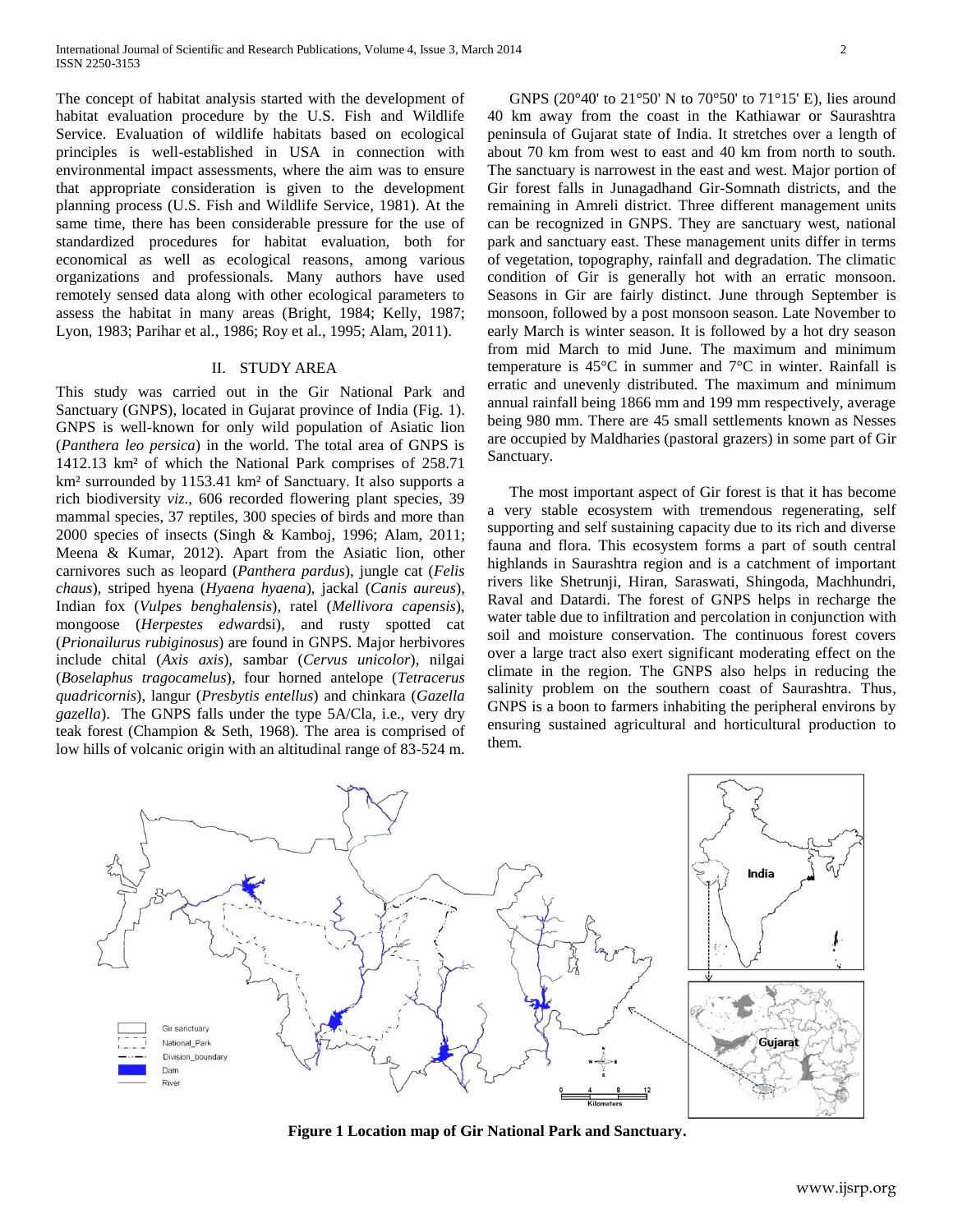International Journal of Scientific and Research Publications, Volume 4, Issue 3, March 2014 3 ISSN 2250-3153

# III. DATA AND METHODOLOGY

The study was divided into two stages; the first stage was field survey (2007 to 2009), collection and processing of collateral and satellite data to create spatial data base on forest canopy density, while the second stage was geospatial analysis (Fig. 2). Random stratified vegetation sampling was carried out during the research project. Each sampling point was marked with GPS and data on canopy cover was recorded throughout the study area. In this study, computer software ERDAS Imagine 9.1, ArcGIS 9.3, ArcView 3.2a were used for data processing and GIS analysis.

Satellite data of Landsat-TM dated 15th May 2009, pathrow: 149-45 was downloaded from http://glovis.usgs.gov/. A map with various attributes of GNPS with high resolution was co-registered using geometric correction techniques. This data was re-projected into Universe Transverse Mercator (UTM) World Geodetic System-84 (WGS 84) projection for further analysis. A study Area of Interest (AOI) was built around the Gir Sanctuary boundary and co-registered with sub-pixel accuracy for accurate estimation of areas. The geo-coded FCC of Landsat-TM dated 15th May 2009 (Fig. 3) was digitally analyzed. The forest canopy density of the area was prepared

through digital analysis of satellite data using Normalized Difference Vegetation Index (NDVI) (Richardson & Wiegand, 1977; Huete, 1988; Crippen, 1990; Weier & Herring, 2000). The NDVI values were grouped into four canopy density classes *viz*., <10% (non-forest), 10–40% (open), 40–70% (medium) and >70% (dense). Image elements like tone, texture, shape, size, shadow, control location and association were evaluated for this purpose. These data was validated by the ground truthing and expert field experience. NDVI is a method of measuring and mapping the density of green vegetation. For its measurement satellite sensors used that observe the distinct wavelengths of visible and near-infrared sunlight which is absorbed and reflected by the plants, then the ratio of visible and near-infrared light reflected back up to the sensor is calculated. The ratio gives a number from minus one (−1) to plus one (+1). An NDVI value of zero means no green vegetation and close to  $+1$  (0.8–0.9) indicates the highest possible density of green leaves (Weier & Herring, 2000). The 'normalized difference vegetation index' is calculated by the formula: NDVI =  $(IR-R)/(IR + R)$ , where IR = infrared and R = red. Values for forest canopy density were recorded and specified as categorical variables.



**Figure 2 Paradigm of the study.**

### IV. RESULTS AND DISCUSSION

The present study highlights that extensive field work, sound database was utilized in predicting the forest canopy density of a protected area with acceptable accuracy. Further, the study revealed that GNPS supports diversified wildlife habitats. The forest density of the area is fairly good for biodiversity of GNPS. Result reveled that approximately 9.16 % of forest area is covered by forest canopy density of more than 70%, while 26.73 % with the density class of 40–70 %, 49.96 % with the density class of 10-40% and 13.60 % with the density class of less than 10 % (Table 1). Asiatic lion the endangered and flagship species

of GNPS (Alam, 2011; Meena & Kumar, 2012), and other major prey species preferred to live in open forest habitat. And availability of more than 46.96 percent area as open forest supports the good quantity of habitat for both prey and predators. The high forest density areas are also adequately present to provide shelter and food availability to wild animals in the scares summer periods. GNPS falls in semi-arid zone of Gujarat state in India, is one of the well protected forests, having open and thorn forests that provide favorable resources for the survival and protected safe refuge for the shelter with adequate forest cover, which is the factor supporting the high density of faunal diversity in the GNPS (Meena & Kumar, 2012).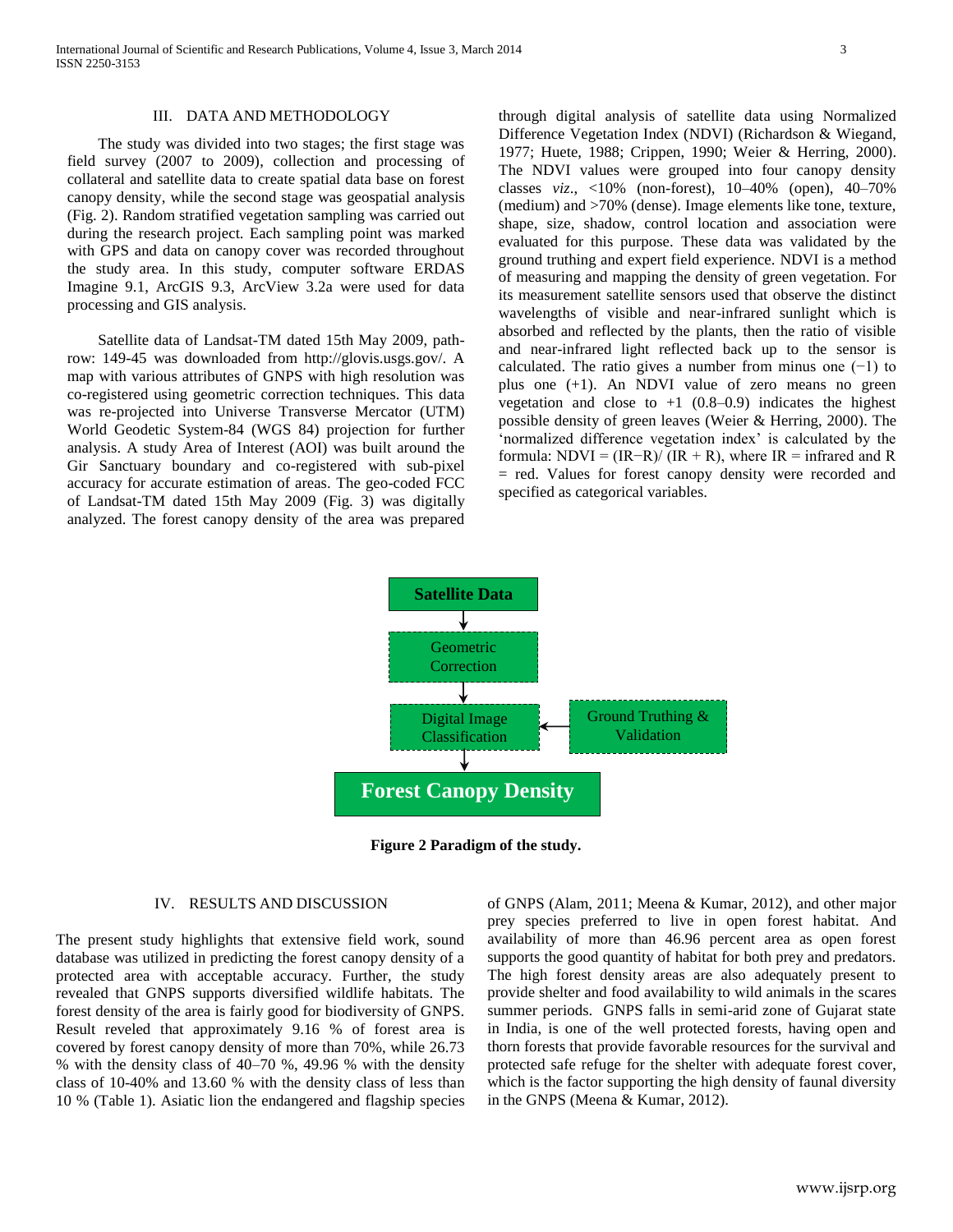

**Figure 3 Landsat-TM, False Color Composite (FCC) of Gir National Park and Sanctuary.**

It is suggested that further investigations will be beneficial focusing forest type wise density analysis whilst documenting the entire forest area only. The present analysis supports the significant result of the conservation and management work carried out in the GNPS since last many decades, improved the forest density of GNPS. The present result will be helpful to the managers for considering different conservation zones of priorities for management. There is a change in vegetation density and species composition after 1972 in GNPS due to regeneration and good growth of teak (*Tectona grandis*) coppice crop. The assessment of forest cover based on visual and digital interpretation of the satellite data, dense forest areas with crown density of 40% and above recorded in Amreli and Junagadh districts were 107 km² and 1028 km², respectively and major part of dense forest in two districts fall in GNPS (Meena & Kumar, 2012). Forest canopy density of GNPS was analyzed in this study using satellite data using geospatial techniques also validate the previous information (Jadav et al., 2002).

Forest canopy density is one of the important parameters in the management of a forest or protected area (Rikimaru et al., 2002). It has been suggested that canopy density is an essential parameter to assess and analyze the factors affecting forest growth, its regeneration and to keep a check on management initiatives in areas of plantations and regeneration status (Chauhan, 2004). The multi-spectral earth observation data with appropriate ground measurements can suitably extrapolate across a large geographic region, and this has significant advantages for forest management, especially in areas where forests are in remote locations or are inaccessible (Blodgett et al. 2000). Also, the geospatial techniques to measure the forest canopy density have been illustrated from different regions using a wide array of spatial and spectral resolutions (Roy et al., 1990& 1996; Rikimaru & Miyatake, 1997; Katul & Albertson, 1998; Harding et al., 2001; Marshall et al., 2002; Singh et al., 2003).

| Category   | Area in $km2$ | Percentage area |
|------------|---------------|-----------------|
| $< 10\%$   | 191.98        | 13.60           |
| $10 - 40%$ | 705.54        | 49.96           |
| $40 - 70%$ | 377.42        | 26.73           |
| $> 70\%$   | 129.32        | 9.16            |
| Waterbody  | 7.87          | 0.56            |
| Total      | 1412.13       | 100.00          |

**Table 1 Different category of forest canopy density in Gir National Park and Sanctuary.**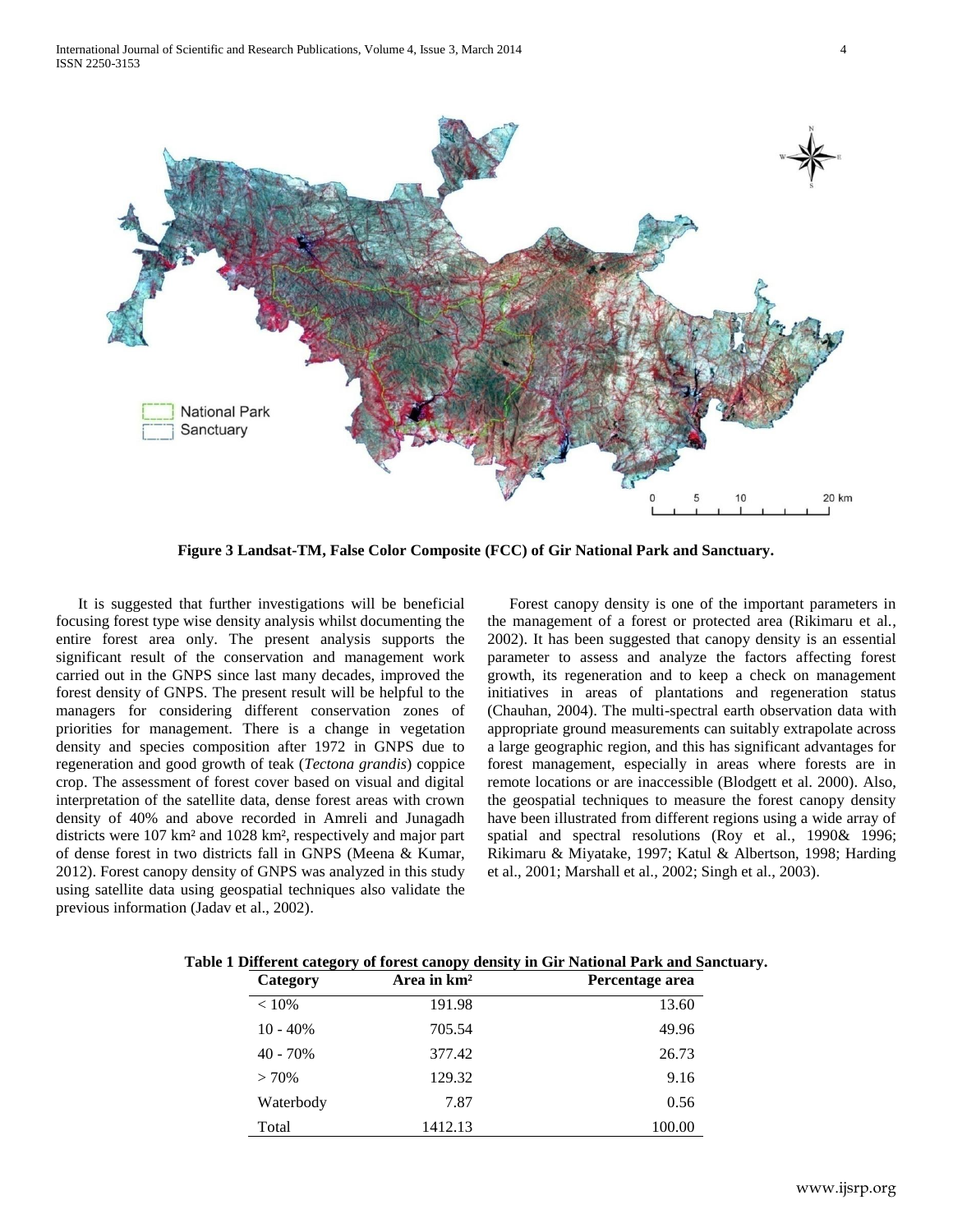

**Figure 4 Forest canopy density map of GNPS generated using geospatial technique.**

Advancement in geospatial technologies provides a medium to evaluate forest cover in the inaccessible and remote areas. This can also enable a multi-scalar assessment of the associated ecosystem parameters (forest canopy density, habitat diversity, etc.). The satellite remote sensing is best suited for analysis of forest canopy density (Roy et al., 1994) whilst modelling the biophysical spectral response for forest density stratification especially in dry deciduous forests.

The approach for measuring forest density is valuable whilst managing fragile and unique ecosystems of a protected area (Prasad et al., 2009). In this direction, the thematic information extracted and further fitted into ecological models would highlight and define the fundamental parameters governing biodiversity *viz*. fragmentation, disturbance and biological richness (Chauhan, 2004; Prasad, 2006). Moreover, the density stratification provides a baseline study to improvise the existing conservation policies and accordingly prioritizing the conservation needs of an area. Proper management operations that can derive basis from the present analysis can facilitate the forest managers, conservationists and scientists to maintain the diversity as well as density of forest areas.

## ACKNOWLEDGMENT

We are thankful to Ministry of Environment & Forests, Government of India for financial support and Gujarat State Forest Department for permission to carry out study. We are

thankful to Department of Wildlife Sciences, Aligarh Muslim University for logistic and institutional support. Field assistants are also acknowledged for helping in the field work.

#### **REFERENCES**

- [1] Alwyn, H. G.& Calaway, D., (1987). Contribution of non trees to species richness of a tropical rain forest. Biotropica, 19(2), 149–156. doi:10.2307/2388737.
- [2] Alam, M.S., (2011). Status, ecology and conservation of striped hyena (*Hyaena hyaena*) in Gir National Park and Sanctuary, Gujarat. Ph.D. Thesis, Aligarh Muslim University, Aligarh, India.
- [3] Bright, L.R., (1984). Assessment of elk habitat for resource management and planning activities from Landsat mapping products. In: Renewable ResourcesManagement. American Society of Photogrammetry and Remote Sensing, Falls Church, Virginia, USA, pp. 101–108.
- [4] Blodgett, C., Jakubauskas, M., Price, K., & Martinko, E., (2000). Remote sensing-based geostatistical modelling of forest canopy structure. ASPRS 2000, Annual Conference, Washington, DC, May 22–26.
- [5] Champion, H.G. & Seth, S.K., (1968). A revised survey of forest types of India. Manager of Publication, Government of India, New Delhi, India.
- [6] Chavan, S.A.,(1993). Vegetation and wildlife studies in Gir forests. Ph.D. Thesis, M.S. University, Baroda, India.
- [7] Chauhan, N.,(2004). Mapping, monitoring and modelling of landscape for biodiversity characterization in Baratang Forest Division, Andaman and Nicobar Islands. Ph.D. Thesis, University of Pune and Indian Institute of Remote Sensing, India.
- [8] Crippen, R. E. 1990. Calculating the Vegetation Index Faster, Remote Sensing of Environment, vol 34., pp. 71-73.
- [9] Davis, F.W., Stoms, D.M., Estates, J.E., Scepan, J., Scott, J.M., (1990). An information system approach to preservation of biological diversity. Int. J. Geogr. Inf. Syst. 4, 55–78. In: Jadav, R., Sastry,